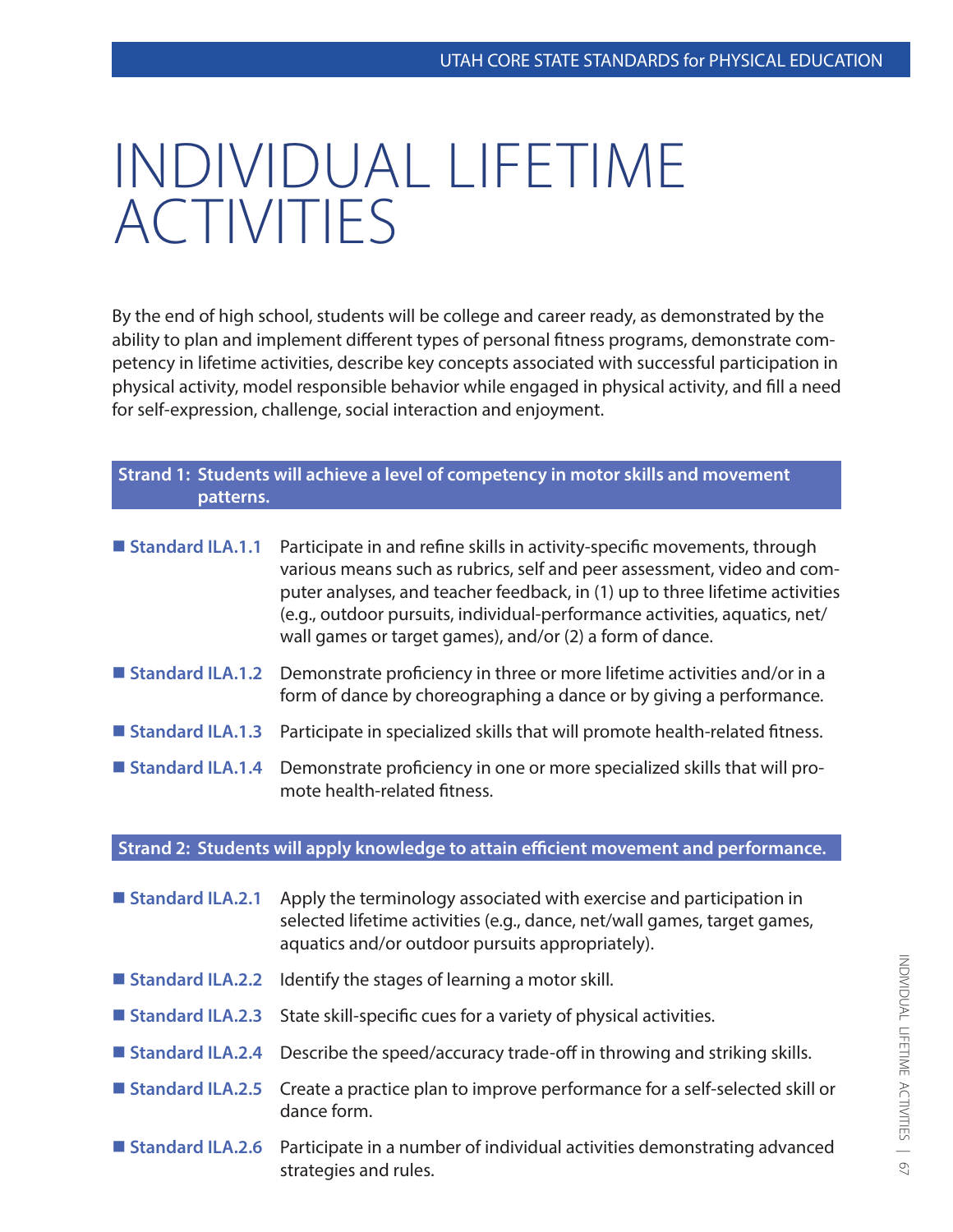| <b>Standard ILA.2.7</b> Identify concepts regarding the influence of individual differences in |
|------------------------------------------------------------------------------------------------|
| activity settings.                                                                             |

- **Standard ILA.2.8** Identify concepts regarding the influence of individual differences in unsafe activities.
- **Standard ILA.2.9** Identify and discuss the historical and cultural roles of games, sports, and dance in society.

**Strand 3: Students will understand the components necessary to maintain a healthy level of fitness to support physical activity.**

- **Standard ILA.3.1** Discuss the benefits of a physically active lifestyle as it relates to college/ career productivity.
- **Standard ILA.3.2** Evaluate the validity of claims made by commercial products and programs pertaining to fitness and a healthy, active lifestyle.
- Standard ILA.3.3 Use measures (e.g., rates of perceived exertion, pacing, heart-rate monitors, pulse sticks, blood pressure devices, body mass analyzers, and/or pedometers) to assess and track activity readiness.
- **Standard ILA.3.4** Evaluate activities that can be pursued in the local environment according to their benefits, social support network and participation requirements.
- Standard ILA.3.5 Analyze the impact of life choices, economics, motivation, and accessibility on exercise adherence and participation in physical activity in college or career settings.
- **Standard ILA.3.6** Explain the effects of age on activity performance and choice in a lifelong fitness and activity plan.
- **Standard ILA.3.7** Identify visualization techniques used to improve performance.
- **Standard ILA.3.8** Participate several times a week in a self-selected lifetime activity, dance, or fitness activity outside of the school day.
- **Standard ILA.3.9** Create a plan involving training for and participating in a community event with a focus on physical activity (e.g., 5K, triathlon, tournament, dance performance, cycling event).
- **Standard ILA.3.10** Design and implement a strength and conditioning program that develops balance in opposing muscle groups (e.g., agonist/antagonist) and supports a healthy, active life-style.
- **Standard ILA.3.11** Calculate target heart rate and apply HR information to a personal activity plan.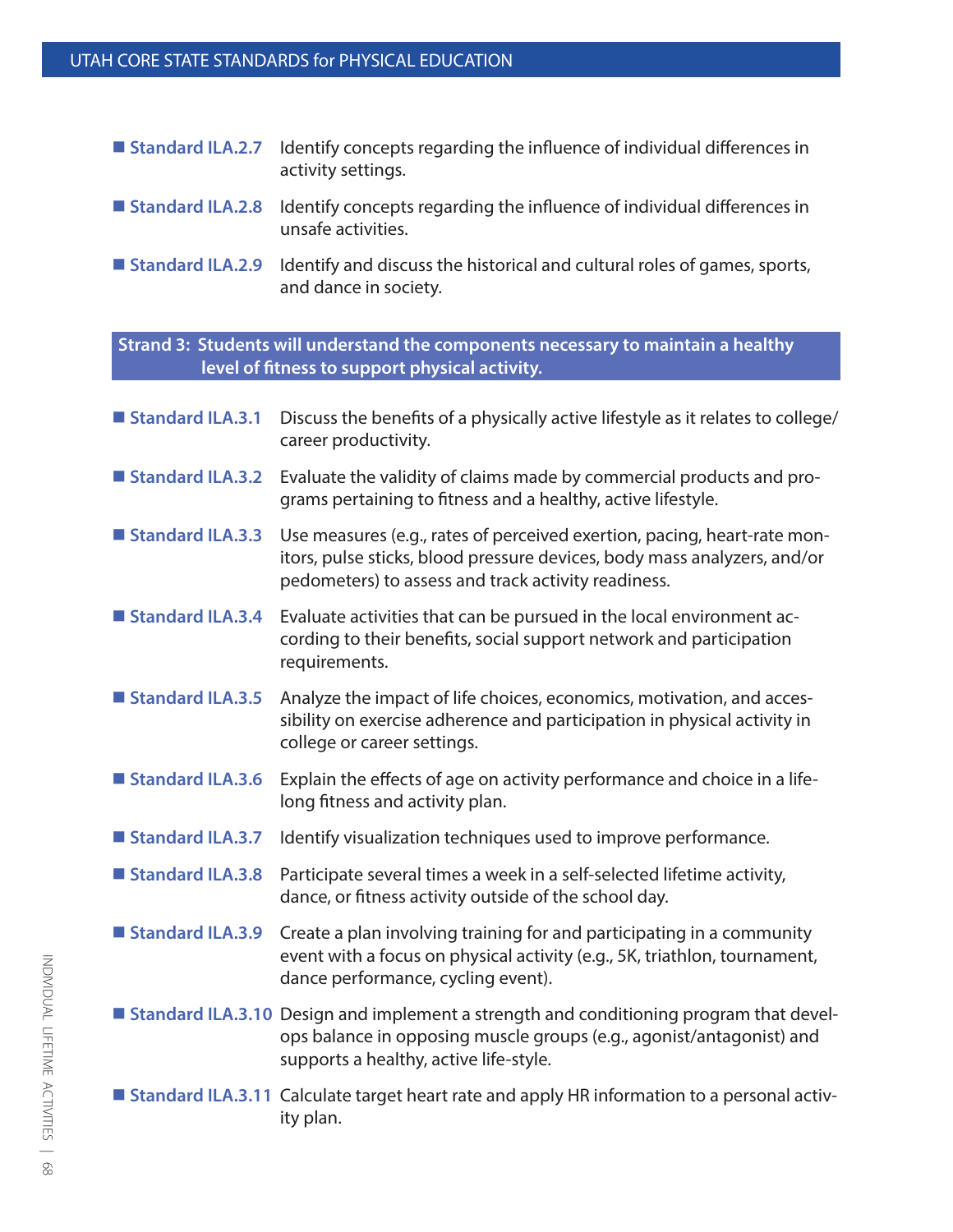| Standard ILA.3.12 | Describe how physical activity influences health-related fitness and is<br>a lifelong process unique to each individual.                                               |
|-------------------|------------------------------------------------------------------------------------------------------------------------------------------------------------------------|
| Standard ILA.3.13 | Identify physiological concepts as they relate to specific aerobic and<br>anaerobic activities.                                                                        |
| Standard ILA.3.14 | List the benefits of activity and proper nutrition and the consequences<br>of inactivity and poor nutritional choice.                                                  |
| Standard ILA.3.15 | Explain the importance of the balance between food intake and ener-<br>gy expenditure in maintaining weight, developing fitness and pre-<br>venting sedentary disease. |
| Standard ILA.3.16 | Create a snack plan for before, during and after exercise that addresses<br>nutrition needs for each phase.                                                            |
| Standard ILA.3.17 | Create a menu plan reflecting sound nutritional concepts that support<br>self-selected physical activities.                                                            |
| Standard ILA.3.18 | Apply stress-management strategies (e.g., mental imagery, relaxation<br>techniques, deep breathing, aerobic exercise, and meditation).                                 |
| Standard ILA.3.19 | Describe how physical activity increases longevity and quality of life<br>through stress reduction.                                                                    |

**Strand 4: Students will develop cooperative skills and positive personal behavior through communication and respect for self and others.** 

| Standard ILA.4.1   | Accept differences between personal characteristics and the idealized<br>body images and elite performance levels portrayed in various media.                              |
|--------------------|----------------------------------------------------------------------------------------------------------------------------------------------------------------------------|
| ■ Standard ILA.4.2 | Act independently of peer pressure in developing healthy choices in<br>physical activity settings.                                                                         |
| ■ Standard ILA.4.3 | Utilize time effectively to include setting personal goals, practicing,<br>completing assigned tasks, and including activity time.                                         |
| ■ Standard ILA.4.4 | Use readily available resources and materials to engage in home fit-<br>ness activities.                                                                                   |
| Standard ILA.4.5   | Identify the effects of environmental conditions (e.g., wind, tempera-<br>ture, humidity, and altitude) on activity performance.                                           |
| Standard ILA.4.6   | Identify and evaluate risks and safety factors that might affect activity<br>preferences throughout the life cycle.                                                        |
| Standard ILA.4.7   | Examine moral and ethical conduct in specific competitive situations<br>(e.g., intentional fouls, performance-enhancing substances, gambling,<br>current events in sport). |